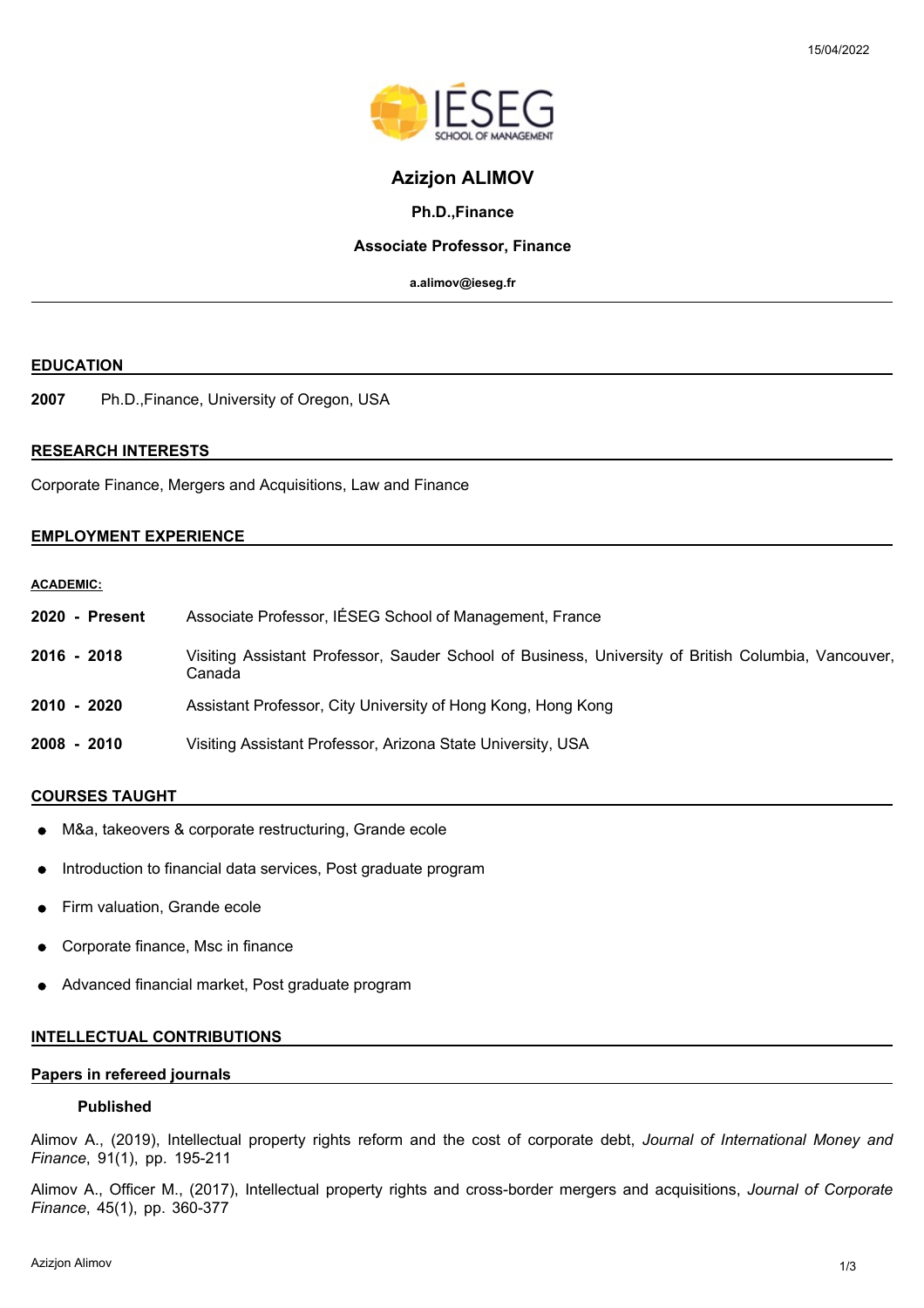Alimov A., (2016), Product market effects of real estate collateral, *Journal of Corporate Finance*, 36(1), pp. 75-92

Alimov A., (2015), Labor market regulations and cross-border mergers and acquisitions, *Journal of International Business Studies*, 46(8), pp. 984-1009

Alimov A., (2015), Labor protection laws and bank loan contracting, *Journal of Law and Economics*, 8(1), pp. 37-74

Alimov A., (2014), Product market competition and the value of corporate cash: Evidence from trade liberalization, *Journal of Corporate Finance*, 25(1), pp. 122-139

Alimov A., Mikkelson W., (2012), Does favorable investor sentiment lead to costly decisions to go public?, *Journal of Corporate Finance*, 18(3), pp. 519-540

#### **Communications in refereed conferences**

### **International**

Alimov A., (2022), *The Impact of Government Borrowing on Corporate Acquisitions: International Evidence* 6th JAAF India Symposium, Ahmedabad, India

Alimov A., (2021), *The Impact of Government Borrowing on Corporate Acquisitions: International Evidence* The 15th NYCU International Finance Conference, Taipei, Taiwan

Alimov A., Officer M., (2016), *Intellectual property rights and cross-border mergers and acquisitions* Financial Management Association Meeting, Las Vegas, USA

Alimov A., (2015), *Does product market competition discipline managers? Evidence from exogenous trade shock and corporate acquisitions* American Finance Association, Boston, USA

Alimov A., (2014), *Does product market competition discipline managers? Evidence from exogenous trade shock and corporate acquisitions* Asian Finance Association, Bali, Indonesia

Alimov A., (2014), *Product market effects of real estate collateral* City University of HK International Finance Conference, Hong Kong, Hong Kong

Alimov A., (2013), *Legal Institutions and capital raising activities of newly public firms* China International Conference in Finance, Shanghai, China

Alimov A., (2012), *Product market competition and the value of corporate cash: Evidence from trade liberalization* 2012 China International Conference in Finance, Chongqing, China

Alimov A., (2011), *Product market competition and the value of corporate cash: Evidence from trade liberalization* 2011 Asian Finance Association annual meeting, Macao, China

Alimov A., (2009), *Does favorable investor sentiment lead to costly decisions to go public?* 2009 American Finance Association Meeting, San Francisco, USA

#### **Other conference and seminar presentations**

#### **International**

Alimov A., (2021), *Expected Stock Returns and Corporate Acquisitions* IESEG, Paris, France

Alimov A., (2021), *Expected Stock Returns and Corporate Acquisitions* Nazarbayev University Graduate School of Business, Astana, Kazakhstan

Alimov A., (2020), *The Impact of Government Borrowing on Corporate Acquisitions: International Evidence* Sungkyunkwan University, Seoul, Korea

Alimov A., (2019), *The Impact of Government Borrowing on Corporate Acquisitions: International Evidence* Lingnan University, Hong Kong, Hong Kong

Alimov A., (2017), *Does product market competition discipline managers? Evidence from exogenous trade shock and corporate acquisitions* Western University, Londoon, Canada

Alimov A., (2017), *Intellectual property rights and cross-border mergers and acquisitions* Simon Fraser University, Vancouver, Canada